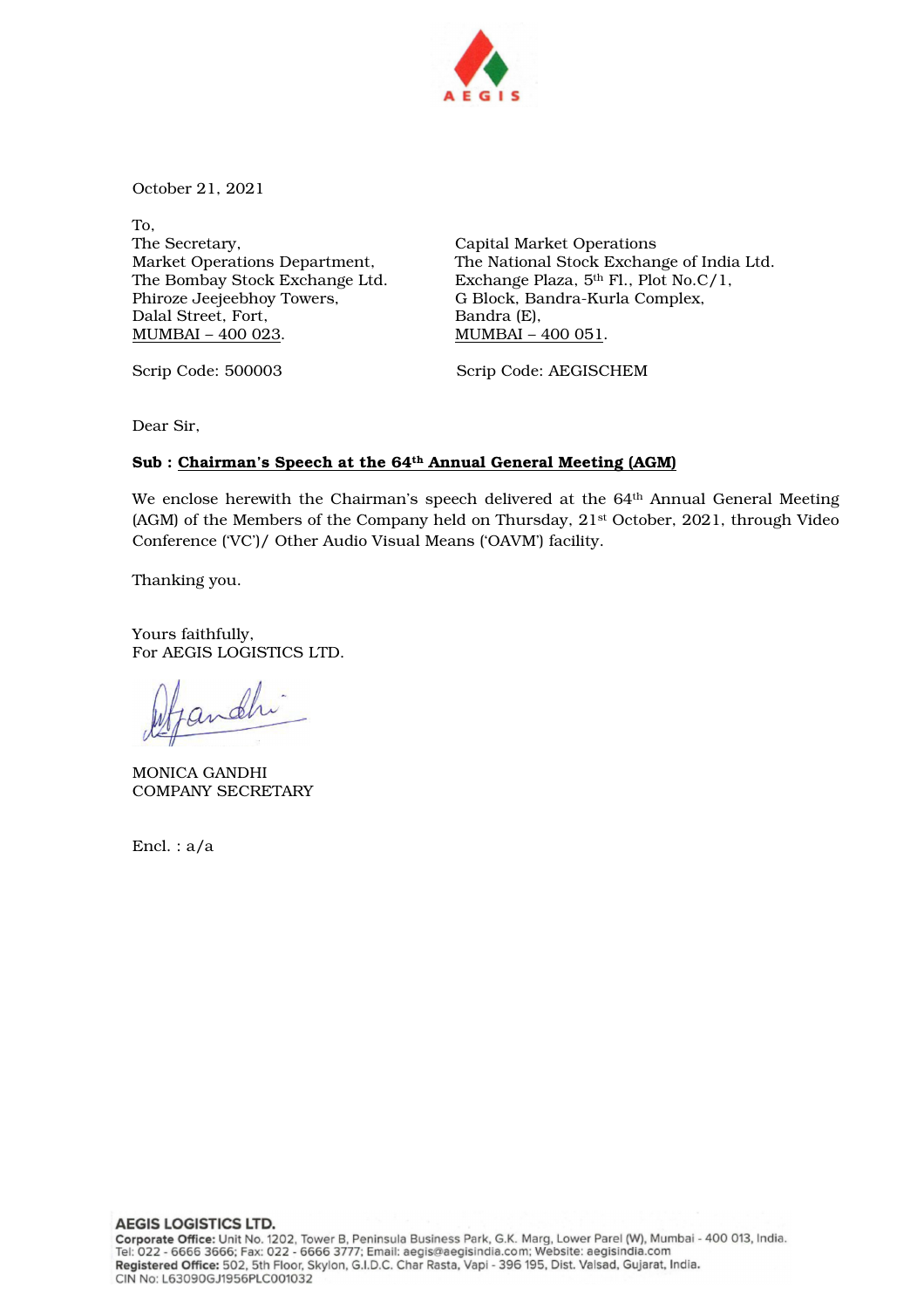

# *CHAIRMAN'S SPEECH*

*"Building an Unrivalled Network of Liquid and Gas Terminals"* 

*64th Annual General Meeting* 

*Thursday, October 21, 2021* 

*(Through Audio Video mode)* 

*Aegis Logistics Limited 1202, 12th Floor, Tower B, Peninsula Business Park, Ganpatrao Kadam Marg, Lower Parel (W), Mumbai 400 013*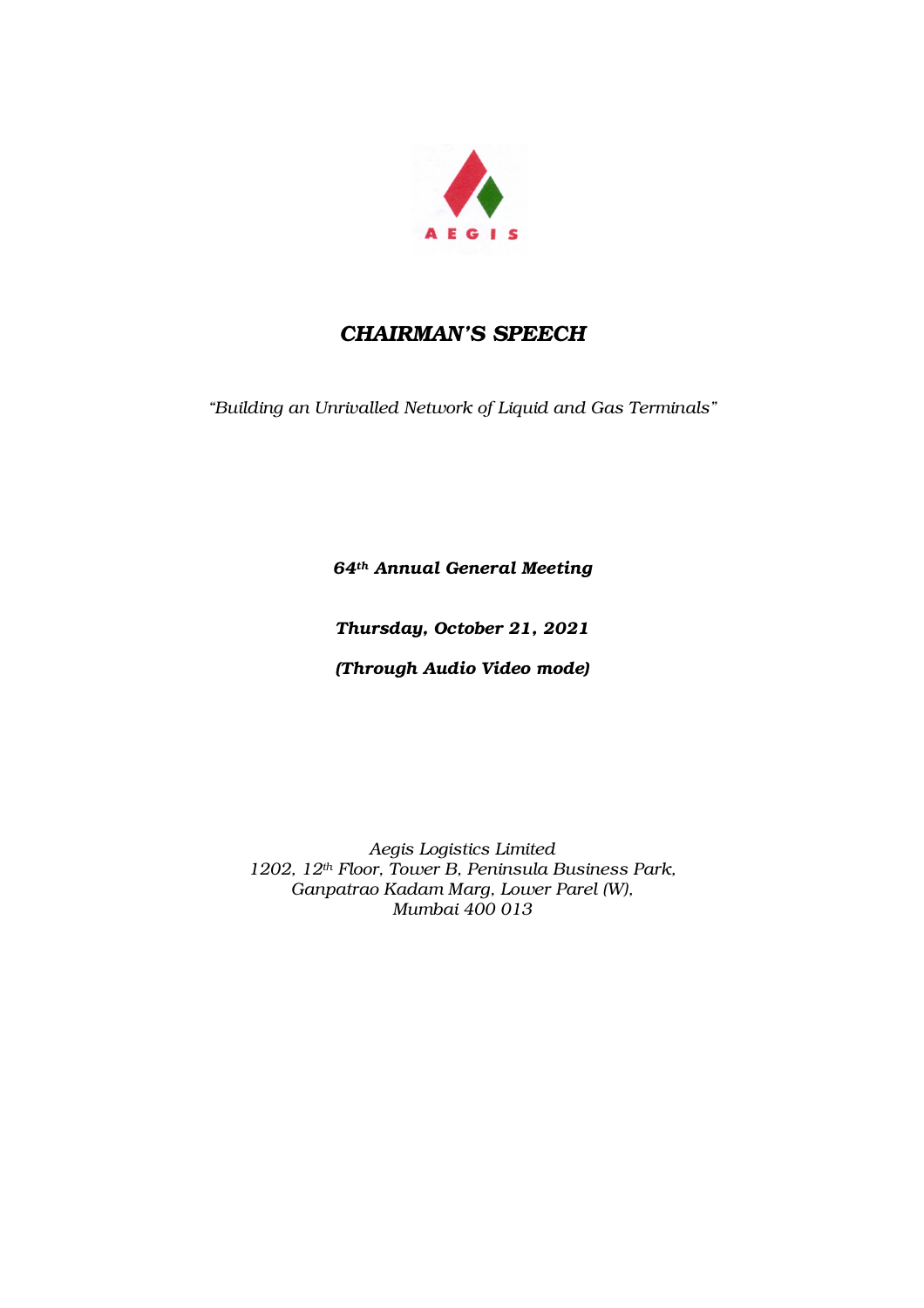Dear Members of Aegis Logistics Limited,

Ladies and Gentlemen,

I trust all of you are safe and healthy at place from where you are attending Meeting. On behalf of the Board of Directors, I thank you all for your kind presence here today.

The company has made its all efforts feasible under the circumstances to enable shareholders to participate in AGM and vote on the items being considered in the meeting as per guidance of MCA and SEBI.

It is with profound sorrow that I announce the untimely demise of our Vice-Chairman and Managing Director, Mr. Anish K. Chandaria on 11th September, 2021. He was not only passionate about the Company's business but also had a clear vision to drive Aegis to be the clear industry leader by delivering superior customer service with a focus on quality, safety, and environmental standards. We are now determined, to execute on this vision with increased conviction.

FY 2020-21 had also been an unprecedented and extraordinary year due to Covid pandemic that has changed the course of our lives and livelihoods. It had been trying time for your Company as well but despite all odds, the Company had leveraged every opportunity. An example of this was the decision to join forces with Royal Vopak (through its subsidiary Vopak India B.V.), the world's leading independent tank storage company with the aim to grow further and faster in the LPG, chemical storage and handling business.

The Company's performance of 2020-21 is testimony of your Company's ability to adapt to the changing environment and deliver consistent results amidst challenges. Your Company will continue to demonstrate excellence in its core business areas.

Before I deliberate on various aspects of my speech, let me take this opportunity to pay our sincere gratitude to all our staff working on the frontline who continued to receive, handle and deliver the essential products and commodities necessary for our day to day lives, despite risks to their own health.

I would now like to share with you the highlights of the progress made by Aegis Group since we met twelve months back.

### BUSINESS PERFORMANCE AND MAJOR MILESTONES

In FY 21, the Company had a reasonable performance under the circumstances. Profit after Tax (normalised for ESPP) decreased marginally from Rs. 372.75 Crore to Rs. 347.55 Crore. The normalised Earnings per Share is Rs.9.34 in FY21 on consolidated basis. The Company remains in a strong financial position with Cash and Cash equivalents in excess of Rs. 296 Cr and a very low debt to equity ratio at 0.05 on 31 March 2021 on a consolidated basis. You will appreciate that we are among the consistent dividend paying companies in the country. The Board of Directors of the Company has recommended 200% dividend i.e. Rs. 2 per share as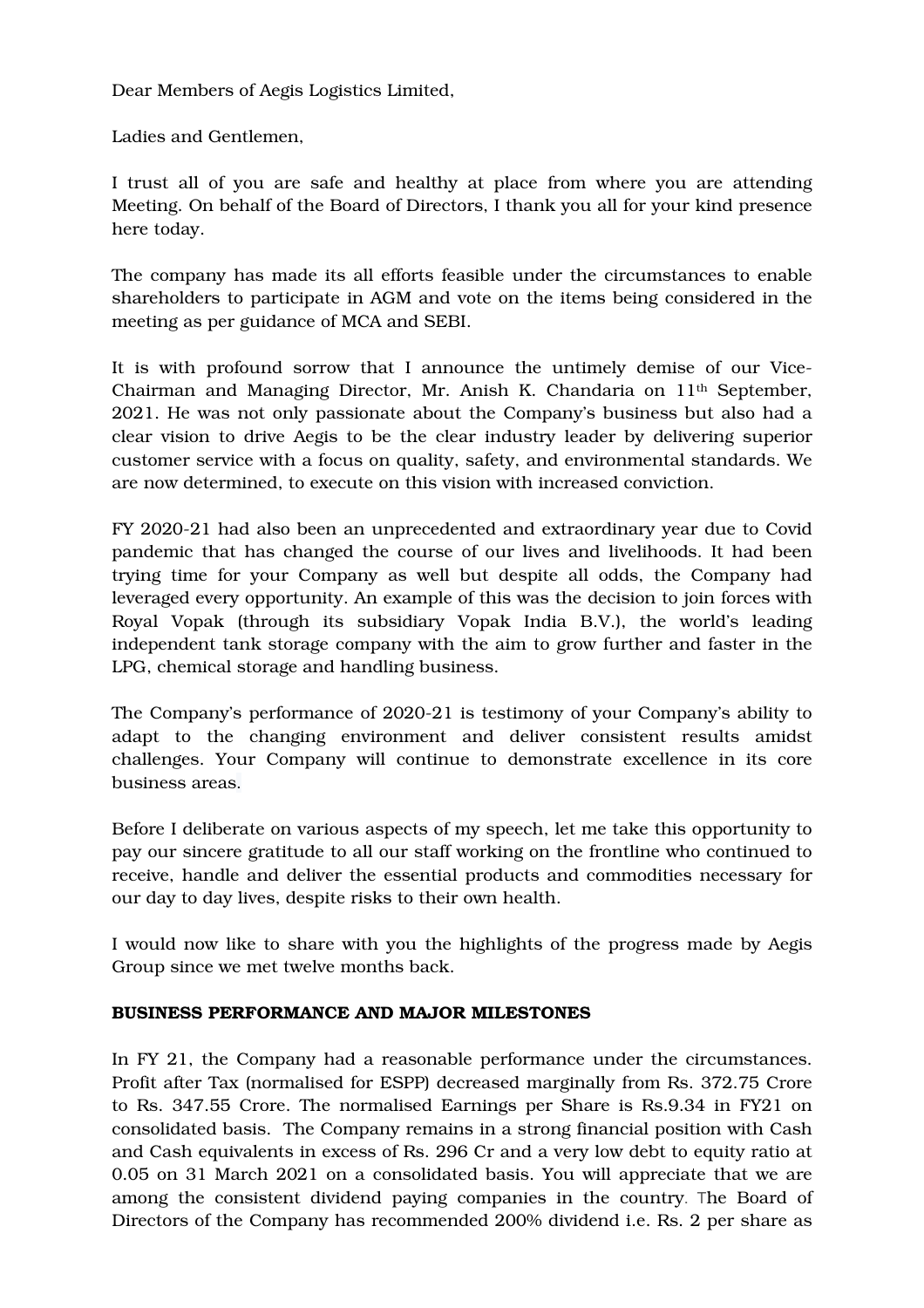final dividend on the face value of Rs. 1 each, which is subject to the approval of members at this Annual General Meeting.

# GROUP STRATEGY & GOALS

Consistent with our vision of being the leading provider of logistics and supply chain services to India's oil gas and chemical industry, the Group strategy is clear. We will build an unrivalled network of liquid and LPG tank terminals at key ports around the coastline of India, with an emphasis on safety, environmental standards and high customer service.

Aegis's terminals are strategically located at key ports and in addition, pipelines from ports to inland demand centres are advantageous for Aegis' current and upcoming terminals. Also the strong customer relationships have enabled higher utilization of the Company's terminal capacities. By joining forces with Royal Vopak, we aim to deliver growth over the next ten years in line with the new joint venture and India's ambition for LPG. The Company is determined to develop key infrastructure solutions for the world's changing energy systems, while simultaneously investing in digitalization and innovation. The new partnership envisages servicing of customers of both Companies, including national oil companies, MNC's, speciality chemical companies and traders on a PAN India basis and will have access to global best practices for environmental standards, sustainability and safety. As LPG imports is set to massively increase over the next 20 years in India; more LPG import terminals, capacity and throughput will be required which will be leveraged by the new joint venture by leading this push in India as the No 1 player in the market. Further, the partnership with Royal Vopak, has potential for Aegis to diversify into new areas of gas storage such as LNG and other energy projects including renewables.

I would like to highlight below the progress made by the Company along with subsidiaries with respect to the expansions approved by the Board of Directors in line with our strategy:

- The setting up of additional storage capacity of 50,000 KL beyond the existing storage capacity of 25,000 KL at Mangalore has been commissioned and started generating revenue.
- The expansion of 54,500 KL of bulk liquid terminals at Haldia over and above the existing capacity of 1,20,190 KL has been completed and commisioned
- LPG rail gantry at Pipavav has been commissioned
- In order to cater to the rising demand, the Company is setting up a new LPG terminal of the capacity of 45,000 MT at Kandla, which is in progress and is expected to be completed soon.
- The expansion of LPG storage capacity at Pipavav by 3,800 MT over and above the existing 18,300 MT is in progress and is expected to be completed in H2 FY 2022.